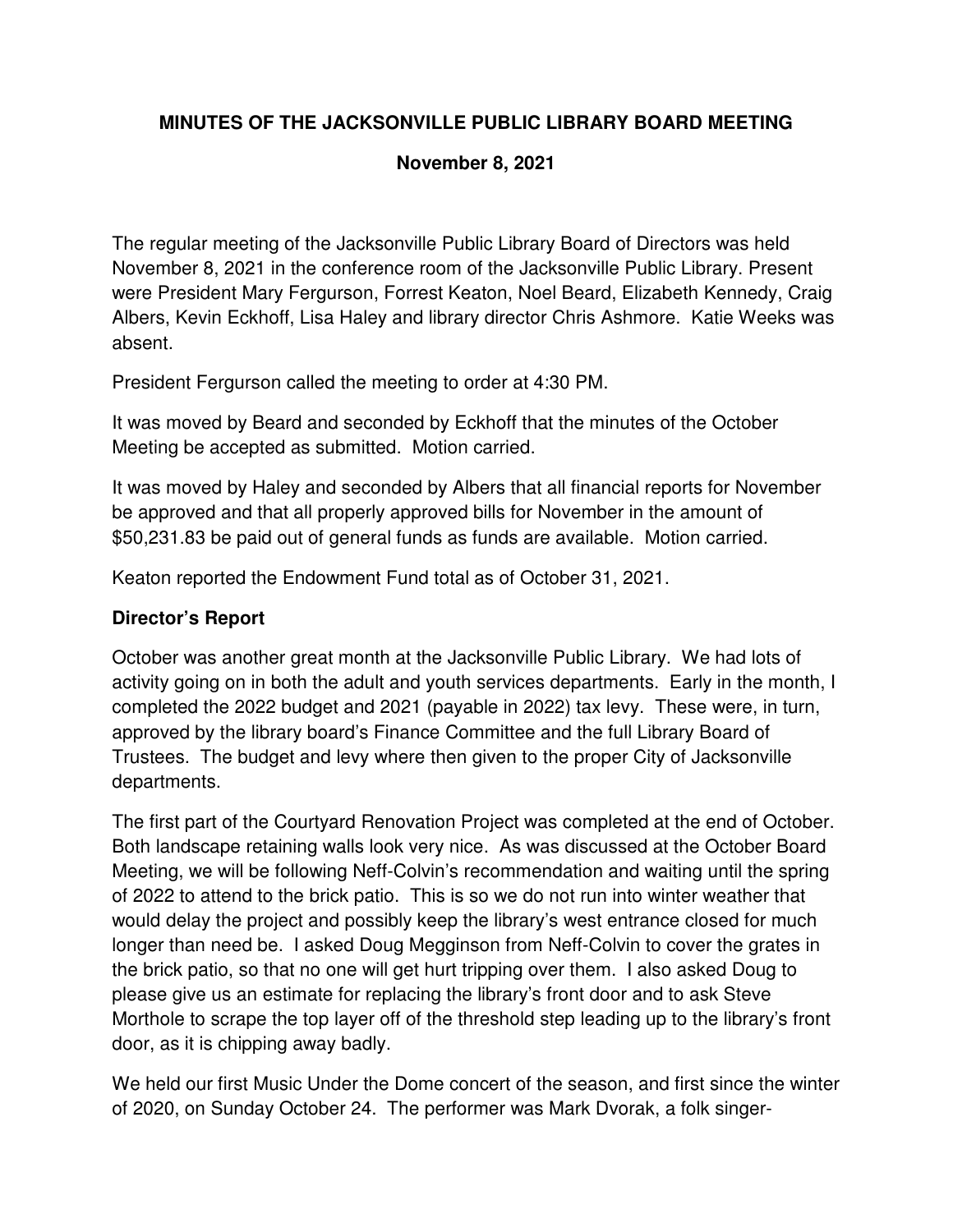songwriter from Chicago. Angela Bauer, of the Jacksonville Journal-Courier, wrote a nice piece about the concert series returning. The crowd was smaller than usual – about twenty people – likely due to the Covid-19 pandemic and other activities going on in town that day. This size of crowd was anticipated. Our next Music Under the Dome concert will be Sunday November 14, when we will host Michael Johnathan. Michael is a singer-songwriter from Kentucky and host of the Woodsongs syndicated radio and television program.

Samantha Burton, our social work intern, has done a tremendous job. She has stayed busy with many different patrons and is a real professional. In fact, by mid-December, she will have her Masters in Social Work and begin a job for a hospice organization in Pana, Illinois. She will be greatly missed when she leaves us after Thanksgiving.

Though we hate to see Samantha go, the good news is that we will be hosting interns from the Illinois College Sociology Department beginning in January. Illinois College does not have a social work program, but many of their sociology students plan to go on to pursue a Master's in Social Work. We will likely not advertise the interns as "social work interns", but they will be providing many of the same services.

Other tasks keeping me busy in October included an appearance on WLDS radio with Gary Scott; program planning; working with Courtney Langdon, our new Youth Services Librarian; Facebook and web site maintenance; collection development; and maintaining the day-to-day operations of the library.

#### **Adult Services**

The Adult Services Department had a great October. Sarah continued teaching one round of computer classes and immediately started teaching another four-week session because of the built-up demand due to COVID. Sarah had 14 formal technology appointments and helped patrons with other daily technology questions. She continued working with Rebecca, the library's volunteer, on a variety of projects including sorting through donated items in special collections. Sarah and the library's social work intern, Sam, worked together to get her resource videos uploaded onto the library's Facebook page. Sarah spent time researching and promoting events and library services using social media, sending items to local media outlets, and more. She also worked on research projects with patrons relating to local history and genealogy and helped with other daily reference questions.

The library held six events in October for adults. The first event was a hybrid program about Chinese calligraphy. Patrons could either pick up a small bag of calligraphy supplies to participate at home on Zoom or they could come to the library and follow along on the TV in the meeting room with supplies provided. The class was wellattended and everyone really enjoyed it. Lauren Emily Whalen, a local author, also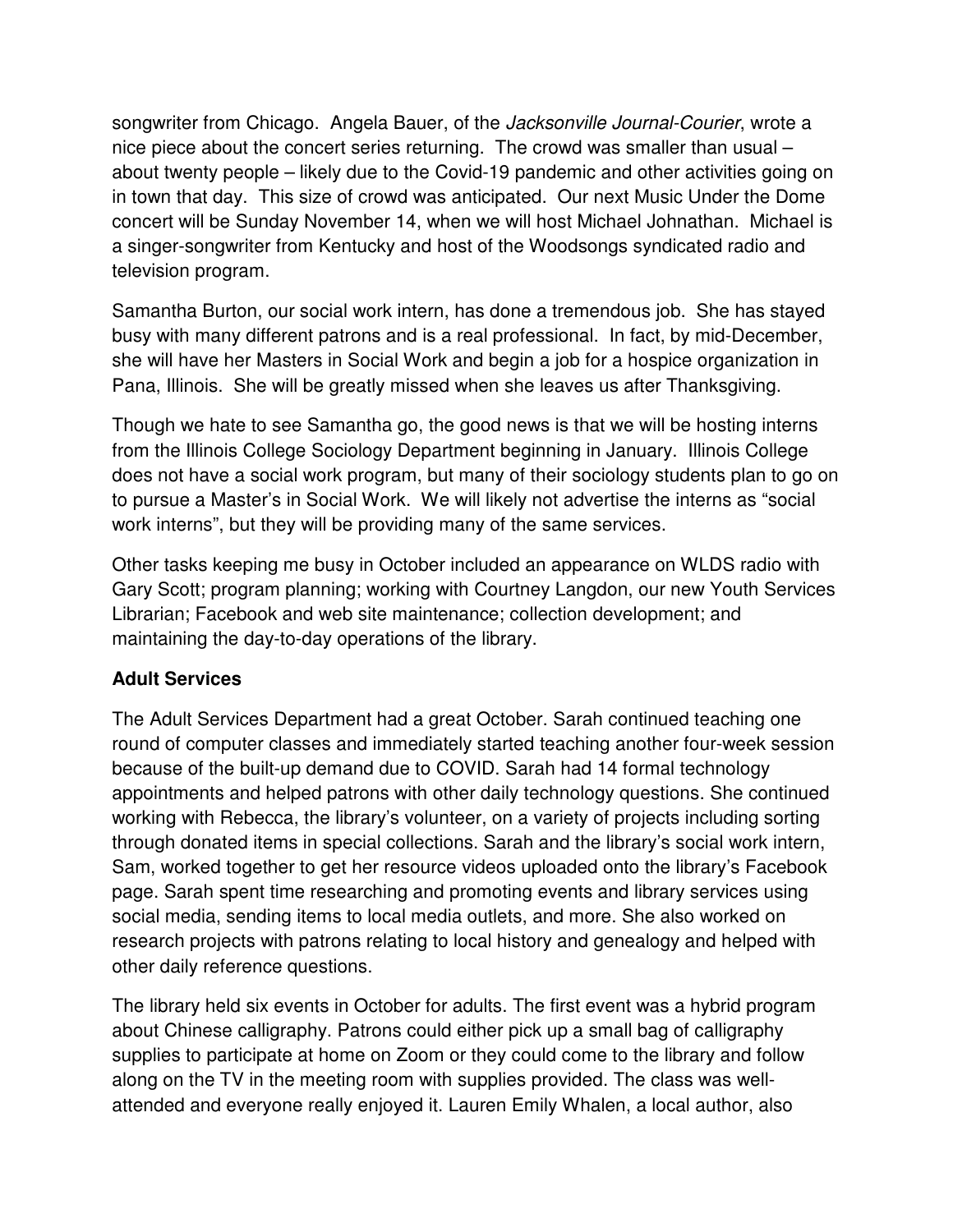came to talk about her new book, Two Winters. Sarah read the book and wrote questions to interview the author. While the program wasn't as well-attended as others, Lauren talked a lot about the writing process which was inspiring for a few aspiring writers in the audience. Jeannie Hemphill also continued to teach her mindful movement class at the library which has been getting a small group of people together for a relaxing night of light exercise. Sarah held a film screening of Percy vs. Goliath; everyone really enjoyed it. The library also held another vaccine clinic; more people came to this clinic due to booster shots being available. The last program was a live author event with Chris Bohjalian on Zoom. Sarah collaborated with over 100 libraries to be able to bring the event to Jacksonville. Patrons were able to submit questions ahead of time that were asked during the event. A large group of patrons who were fans of the author were so excited to be able to see him live.

Sarah also researched items to purchase for the collection and placed book and AV orders as needed. She put up a new display of materials. Last but not least, Sarah attended a training session on how to do a diversity audit of the collection to determine if more diverse materials are needed and in what sections.

#### **Interlibrary Loan/Holds**

In October, there were 671 items borrowed from other libraries; 708 items lent to other libraries; and 369 reciprocal circulations.

#### **Circulation Services**

The library provided amazing service to every patron that walked in the door during the month of October. The Circulation Staff was very busy with helping people on the computers and microfilm. Diane Hequet was very busy cleaning disks, fixing books, and helping patrons. Andy Mitchell was busy helping patrons and pulling books for patrons with health issues so they can just check out their books and not have to look around during the pandemic.

Bridget mailed out the overdue notices every day, comparing the information with the patron's accounts to make sure the items had not been turned in yet. She continued to work on weeding to make room for all the new items that have been switched over. Bridget also rearranged the CDs so they are easier to look through. Bridget continued to put "mark the reader" labels in all the books so patrons can initial to keep track of what they have read. She had two tech appointment in October. Bridget also removed and updated patron emails based on reports sent by RSA.

Andy and Bridget went to ISD and took several tubs of books to the high school kids. We had 20 check out. Bridget and Heidi had two craft classes that were well attended. Everyone had fun and were very happy we are back to doing craft classes again.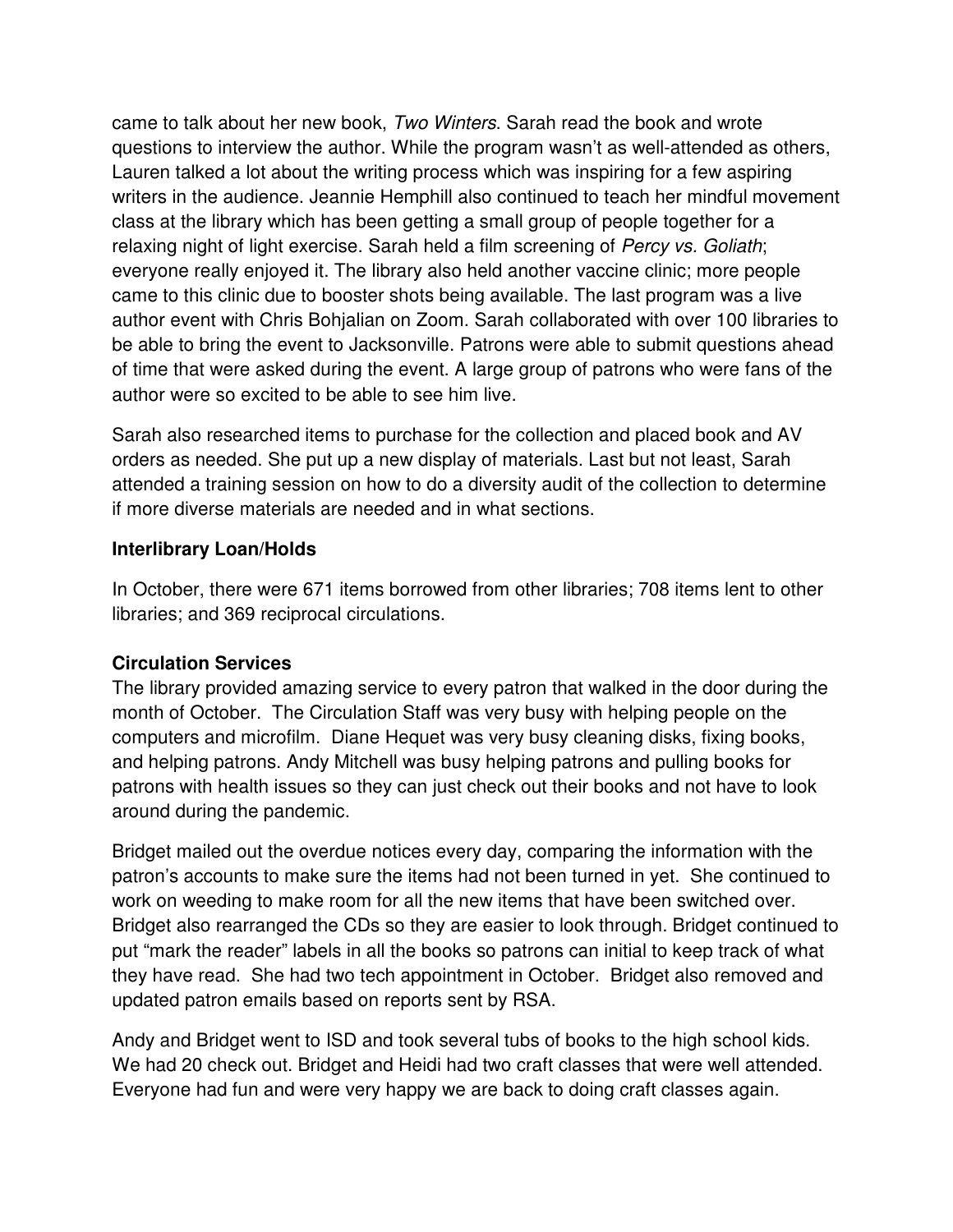#### **Extension Services**

The Prairie Council on Aging held their annual Senior Day Event at Hamilton's on October 4. Heidi participated with a table providing information about the library and its services. The seniors in attendance were happy to be back to an in-person event. It was an excellent opportunity to meet more seniors, and to learn from the other agencies exhibiting at the event.

On October 14, the Morgan/Scott/Green Interagency Meeting was held at Pathway. Heidi shared information about the library and its programs with representatives from 20 social services agencies in the area. General discussions at the meeting covered topics such as vaccine clinics and assistance for job seekers.

Outreach delivery continued as scheduled for Heidi -- at the nursing homes, senior residences, and to our homebound patrons. She ordered more books with the additional funds from the Lions Club to add to the Large Print collection.

#### **Youth Services**

Courtney continued to settle into her new positon as Youth Services Librarian. She learns quickly and is doing a very good job so far. Courtney held two Story Times each Wednesday, held a Lap Sit session each Friday, and held one Lego Club meeting.

Courtney partnered with the Student Government Organization at Jacksonville High School to hold a Halloween event for children on Saturday October 30. Stories were read, games played and plenty of candy handed out. Courtney also worked with volunteers from Midwest Youth Services, who helped to shelf read the Youth Services collection and assisted with other projects.

Courtney did a great job decorating the Children's Department and planning new activities. November will be an entire month devoted to dinosaurs. She picked up the ordering of new materials and spent a lot of time cleaning out the story time room. Later this year, Courtney and Cindy have plans to get together to go over any questions that Courtney might have and to talk about planning for Summer Reading.

# **Technical Services**

Things continued to operate smoothly in Technical Services. Lauren did a great job with cataloging, and was ably assisted by Linda.

# **COMMITTEE REPORTS**

# **Automation/Technology**